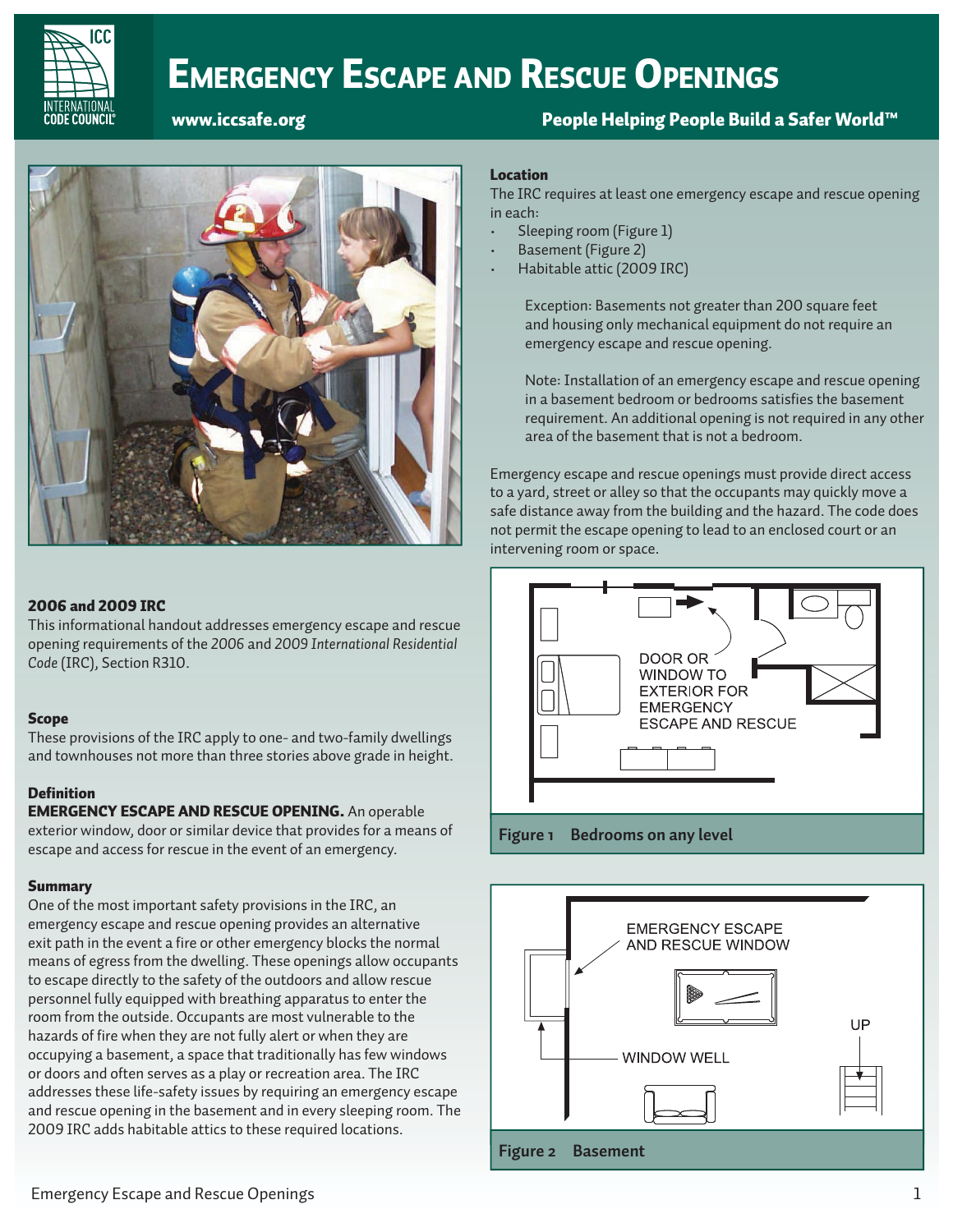### DIMENSIONS FOR EMERGENCY ESCAPE AND RESCUE OPENINGS

The IRC prescribes minimum opening dimensions and a maximum sill height for emergency escape and rescue openings to effectively serve their intended purpose. The minimum opening size accommodates a fully equipped fire fighter or other rescuer as well as providing an adequate escape route for the occupant. The limitation on sill height allows a child or adult access to the escape opening. Width and height may be any number of combinations to achieve the minimum required opening area provided the minimum net dimensions are maintained (Table 1). The emergency escape and rescue opening may be a swinging or sliding door, a window or any other device that provides the required dimensions.

#### Minimum net clear opening dimensions (Figures 3 and 4)

Minimum opening area - 5.7 square feet Minimum opening width - 20 inches Minimum opening height - 24 inches

The following combinations of width and height will provide a net clear opening of 5.7 square feet (820.8 square inches):

| width<br>(in.) |   | height<br>(in.) |      | width<br>(in.) | height<br>(in.) |
|----------------|---|-----------------|------|----------------|-----------------|
| 20             | X | 41              | 27.5 | X              | 29.8            |
| 20.5           | X | 40              | 28   | X              | 29.3            |
| 21             | X | 39.1            |      | 28.6<br>X      | 28.8            |
| 21.5           | Χ | 38.2            | 29   | Χ              | 28.3            |
| 22             | Χ | 37.3            |      | 29.5<br>Χ      | 27.8            |
| 22.5           | X | 36.5            | 30   | X              | 27.4            |
| 23             | X | 35.7            |      | 30.5<br>X      | 26.9            |
| 23.5           | Χ | 34.9            | 31   | Χ              | 26.5            |
| 24             | X | 34.2            | 31.5 | X              | 26.1            |
| 24.5           | X | 33.5            | 32   | X              | 25.7            |
| 25             | X | 32.8            |      | 32.5<br>Χ      | 25.3            |
| 25.5           | Χ | 32.2            | 33   | X              | 24.9            |
| 26             | Χ | 31.6            |      | 33.5<br>X      | 24.5            |
| 26.5           | Χ | 31              | 34   | X              | 24.1            |
| 27             | Χ | 30.4            |      | 34.5<br>Χ      | 24              |

#### Maximum sill height above floor (Figures 3 to 5)

Maximum sill height - 44 inches

#### **Table 1**

### Exception for grade floor openings (Figure 5)

**GRADE FLOOR OPENING.** A window or other opening located such that the sill height of the opening is not more than 44 inches above or below the finished ground level adjacent to the opening.

Minimum net clear opening dimensions for grade floor openings Minimum opening area - 5.0 square feet Note: Minimum opening width and height are the same as above—20 inches and 24 inches, respectively.





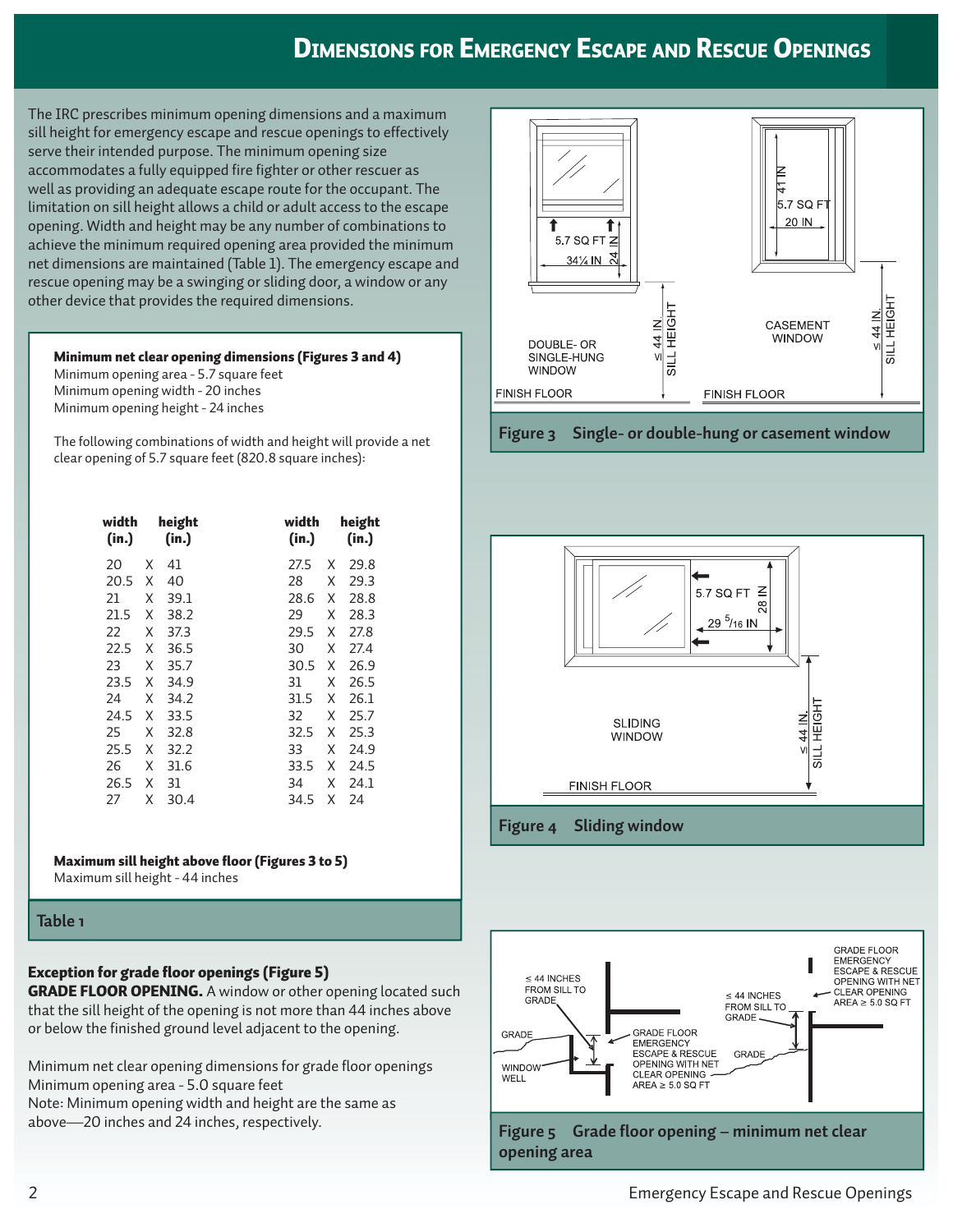# WINDOW WELLS FOR EMERGENCY ESCAPE AND RESCUE OPENINGS

The IRC requires a window well when the sill of the emergency escape and rescue opening is below the adjacent ground elevation. Window wells with a depth greater than 44 inches require a permanent ladder or steps to provide access to grade. The IRC prescribes minimum clearances when an emergency escape and rescue window is installed below a deck or porch.

#### Window well dimensions (Figures 6 to 8):

Minimum horizontal dimension 36 inches Minimum horizontal area 9 square feet

Note: the size of the window well must also be sufficient for the full opening of the emergency escape and rescue window.

#### Ladder or steps (Figures 6 to 8)

- Required for window wells deeper than 44 inches
- May encroach a maximum of 6 inches into the required window well area
- Must be usable with the window in the full open position
- Must be permanently secured in place

#### Ladder rung dimensions:

| Minimum projection from wall 3 inches |                     |
|---------------------------------------|---------------------|
| Minimum width                         | 12 inches           |
| Maximum vertical spacing              | 18 inches on center |

Note: The stair and railing requirements for dwellings do not apply to window well steps. The IRC does not prescribe minimum width or depth of treads or a maximum riser height for these steps. They must simply provide a means for climbing from the window well to grade.

#### Guards not required

The IRC does not require guards or barriers to protect against falls into window wells.



#### Clearance under decks and porches (Figures 7 and 8)

An emergency escape and rescue window may be installed under a deck or porch when:

- The deck structure does not interfere with operation of the window and
- A clear path with a minimum height of 36 inches is provided to a yard or court



**Figure 7 Window well and ladder below deck**



Emergency Escape and Rescue Openings 3